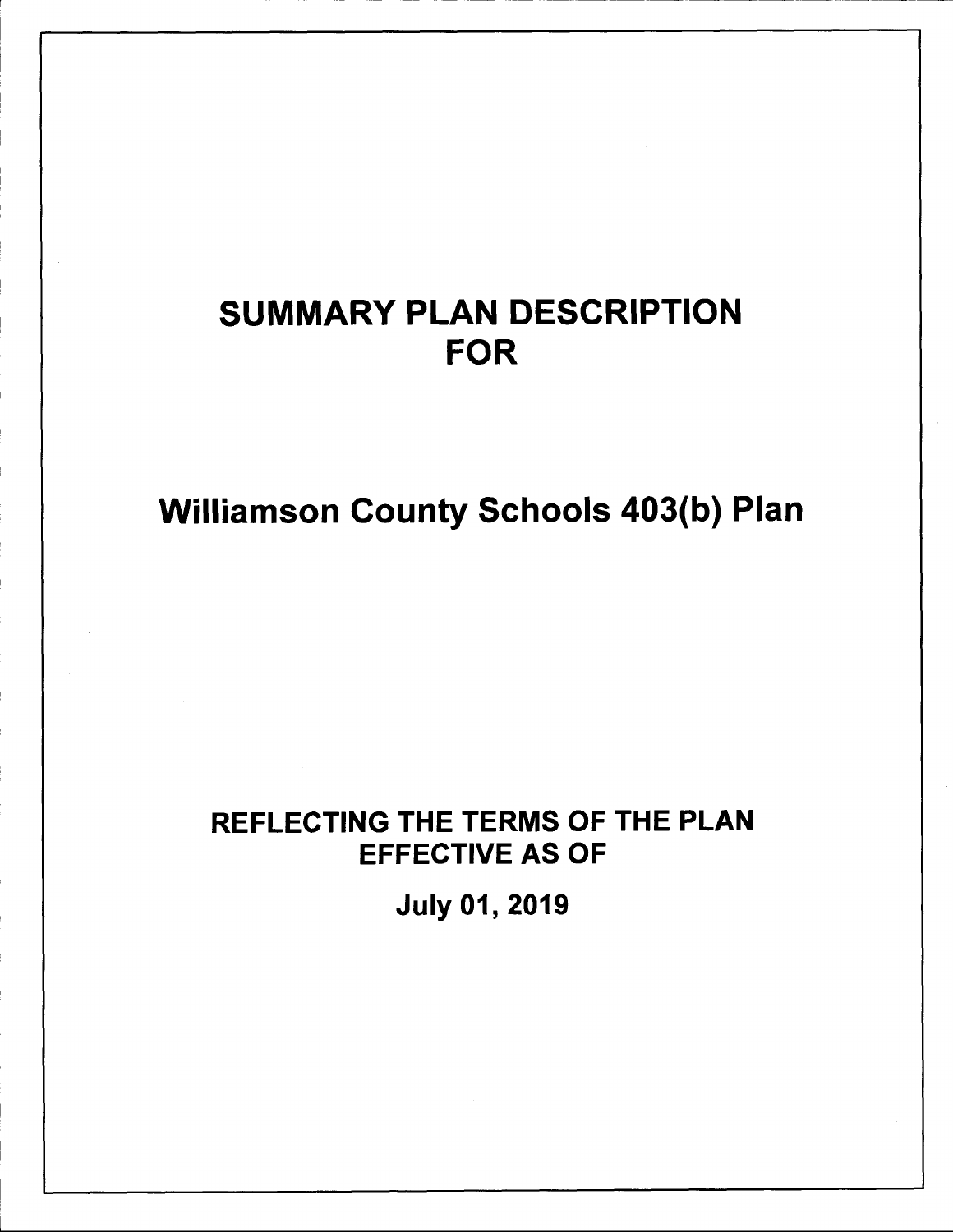# Table of Contents

| Article 2  General Plan Information and Key Definitions  |
|----------------------------------------------------------|
|                                                          |
|                                                          |
|                                                          |
|                                                          |
|                                                          |
|                                                          |
|                                                          |
|                                                          |
|                                                          |
| Article 12  Plan Participant Rights and Claim Procedures |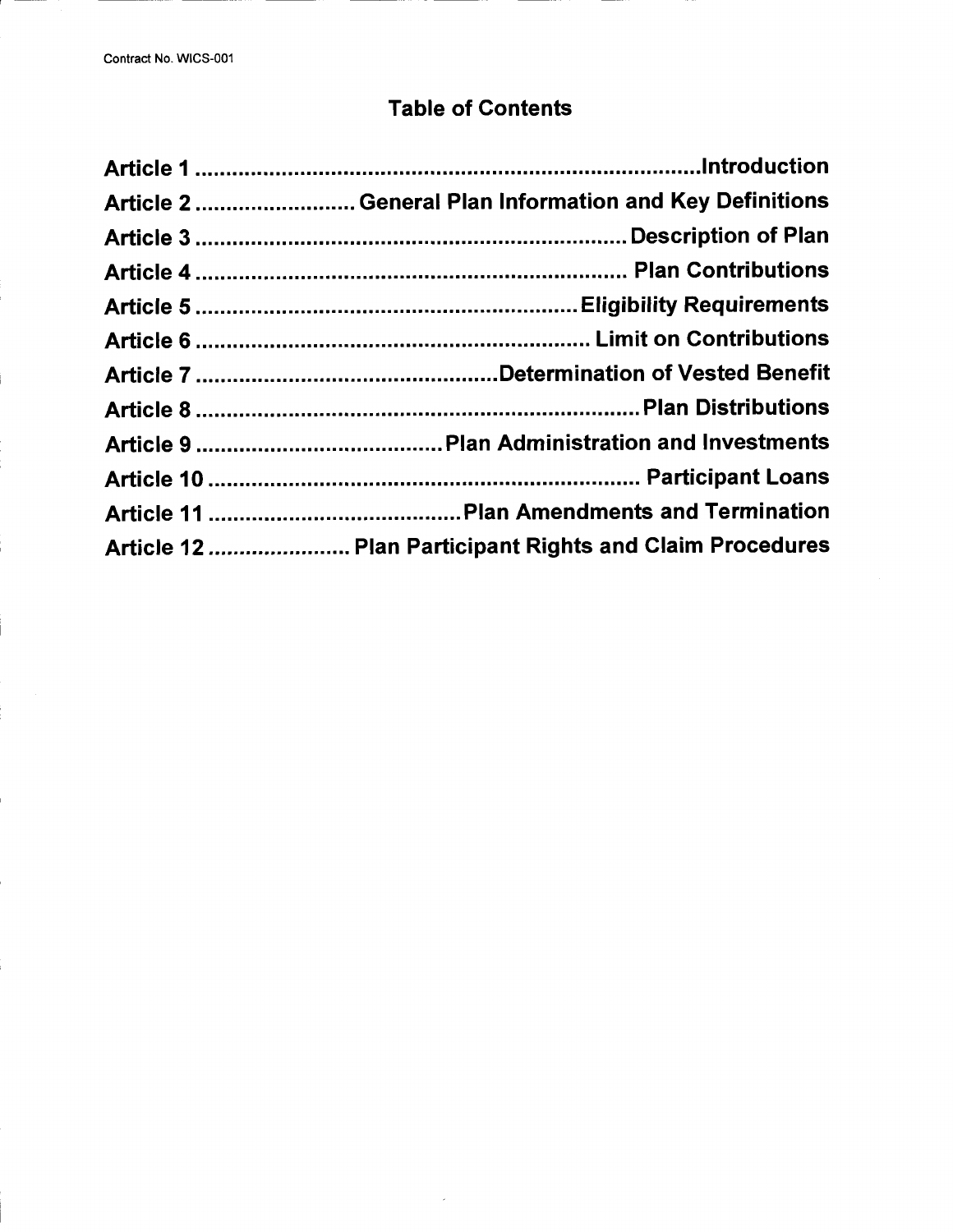# **Williamson County Schools 403(b) Plan SUMMARY PLAN DESCRIPTION**

### **ARTICLE 1 INTRODUCTION**

Williamson County Schools has adopted the Williamson County Schools 403(b) Plan (the "Plan") to help its employees save for retirement. If you are an employee of Williamson County Schools, you may be entitled to participate in the Plan, provided you satisfy the conditions for participation as described in this Summary Plan Description.

This Summary Plan Description ("SPD") is designed to help you understand the retirement benefits provided under the Plan and your rights and obligations with respect to the Plan. This SPD contains a summary of the major features of the Plan, including the conditions you must satisfy to participate under the Plan, the amount of benefits you are entitled to as a Plan participant, when you may receive distributions from the Plan, and other valuable information you should know to understand your Plan benefits. We encourage you to read this SPD and contact the Plan Administrator if you have any questions regarding your rights and obligations under the Plan. (See Article 2 below for the name and address of the Plan Administrator.)

This SPD does not replace the formal Plan document, which contains the legal and technical requirements applicable to the Plan. However, this SPD does attempt to explain the Plan language in a non-technical manner that will help you understand your retirement benefits. If the non-technical language under this SPD and the technical, legal language under the Plan document conflict, the Plan document always governs. If you have any questions regarding the provisions contained in this SPD or if you wish to receive a copy of the legal Plan document, please contact the Plan Administrator.

The Plan document may be amended or modified due to changes in law, to comply with pronouncements by the Internal Revenue Service (IRS) or Department of Labor (DOL), or due to other circumstances. If the Plan is amended or modified in a way that changes the provisions under this SPD, you will be notified of such changes.

This SPD does not create any contractual rights to employment nor does it guarantee the right to receive benefits under the Plan. Benefits are payable under the Plan only to individuals who have satisfied all of the conditions under the Plan document for receiving benefits.

### **ARTICLE 2 GENERAL PLAN INFORMATION AND KEY DEFINITIONS**

This Article 2 contains information regarding the day-to-day administration of the Plan as well as the definition of key terms used throughout this SPD.

**Plan Name:** Williamson County Schools 403(b) Plan

**Plan Number:** 002

**Employer:** 

**Name:** Williamson County Schools **Address:** 1320 West Main Street, Suite 202 Franklin, TN 37064-3736 **Telephone number:** 615-472-4000 **Employer Identification Number (EIN):** 62-6000915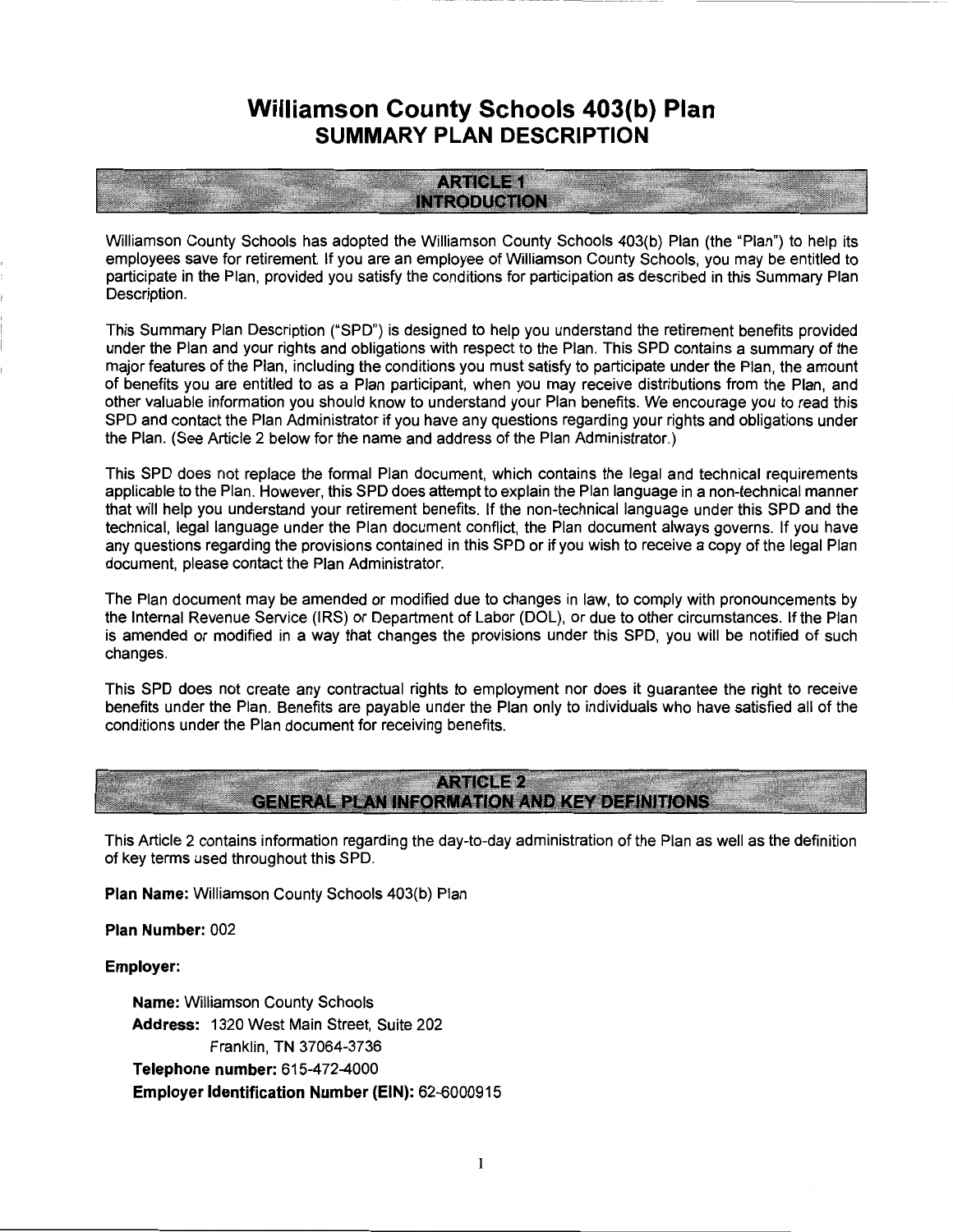#### **Plan Administrator:**

The Plan Administrator is responsible for the day-to-day administration and operation of the Plan. For example, the Plan Administrator maintains the Plan records, provides you with forms necessary to request a distribution from the Plan, and directs the payment of your vested benefits when required under the Plan. The Plan Administrator may designate another person or persons to perform the duties of the Plan Administrator. The Plan Administrator or its delegate, as the case may be, has full discretionary authority to interpret the Plan, including the authority to resolve ambiguities in the Plan document and to interpret the Plan's terms, including who is eligible to participate under the Plan and the benefit rights of participants and beneficiaries. All interpretations, constructions and determinations of the Plan Administrator or its delegate shall be final and binding on all persons, unless found by a court of competent jurisdiction to be arbitrary and capricious. The Plan Administrator also will allow you to review the formal Plan document and other materials related to the Plan.

The Employer listed above is acting as Plan Administrator. The Plan Administrator may designate other persons to carry on the day-to-day operations of the Plan. If you have any questions about the Plan or your benefits under the Plan, you should contact the Plan Administrator or other Plan representative.

#### **Service of Legal Process:**

Service of legal process may be made upon the Employer. In addition, service of legal process may be made upon the Plan Administrator.

#### **Effective Date of Plan:**

This Plan is an amendment or restatement of an existing Plan to comply with current law effective 1-1- 2010. This Plan was originally effective 1-1-2009. However, unless designated otherwise, the provisions of the Plan as set forth in this SPD are effective as of 7-1-2019.

#### **Plan Year:**

Many of the provisions of the Plan are applied on the basis of the Plan Year. For this purpose the Plan Year is the 12-month period ending June 30.

#### **Plan Compensation:**

In applying the contribution formulas under the Plan (as described in Article 4 below), your contributions may be determined based on Plan Compensation earned during the Plan Year. However, in determining Plan Compensation, no amount will be taken into account to the extent such compensation exceeds the compensation dollar limit set forth under IRS rules. For 2018, the compensation dollar limit is \$275,000. For 2019, the compensation dollar limit is \$280,000. Thus, for Plan Years beginning in 2019, no contribution may be made under the Plan with respect to Plan Compensation above \$280,000. For subsequent Plan Years, the contribution dollar limit may be adjusted for cost-of-living increases. Note that the compensation dollar limit described above does not apply to Salary Deferrals contributed to the Plan. See your Plan Administrator for special limits that may apply to you if you were a Participant in the Plan prior to January 1, 1996.

For purposes of determining Plan Compensation, your total taxable wages or salary is taken into account including any Salary Deferrals you make to this 403(b) plan and any pre-tax salary reduction contributions you may make under any other plans we may maintain, which may include any pre-tax contributions you make under a medical reimbursement plan or "cafeteria" plan. Plan Compensation also generally includes compensation for services that is paid after termination of employment, as long as such amounts are paid by the end of the year or within 2% months following termination of employment, if later. However, for purposes of determining contributions under the Plan, Plan Compensation does not include the following types of compensation:

#### <sup>~</sup>Bonuses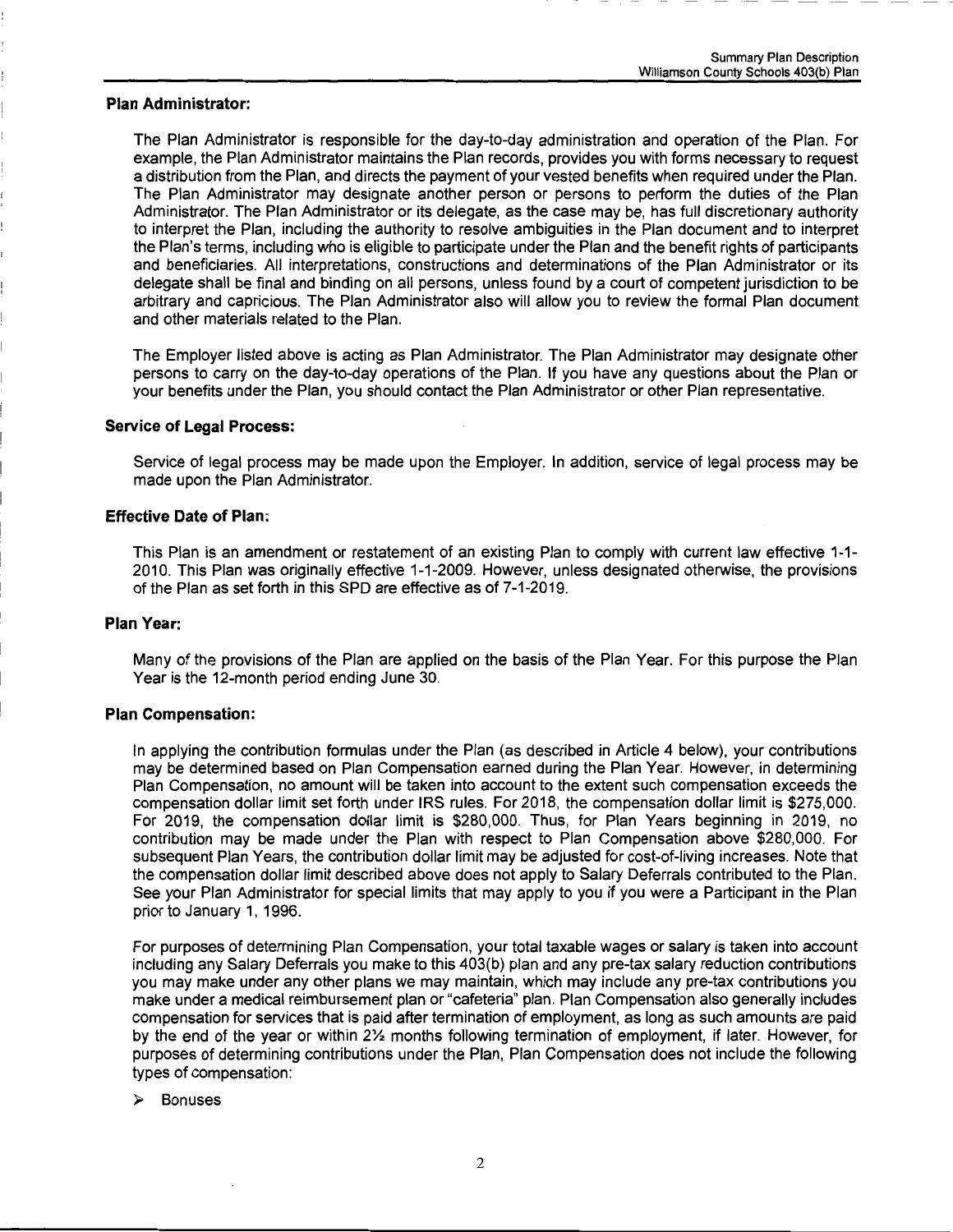- *»-* Payments for unused leave, such as unused sick leave, vacation, or other leave that is paid after severance of employment. Also, certain amounts paid pursuant to a nonqualified unfunded deferred compensation plan
- *»-* Continuation payments to disabled Participants paid after severance of employment
- *»-* Longevity pay (lump sum payment made each fall to Employees with 5 or more Years of Service)

**Period for determining Plan Compensation.** For purposes of determining Plan Compensation, only compensation you earn while you are a participant in the Plan will be taken into account. Thus, any compensation you earn while you are not eligible to participate in the Plan will not be considered in determining Plan Compensation.

#### **Normal Retirement Age:**

You will reach Normal Retirement Age under the Plan when you turn age 65.



**Type of Plan.** This Plan is a special type of retirement plan commonly referred to as a 403(b) plan. Under the Plan, you may elect to have a portion of your salary deposited directly into a 403(b) account on your behalf. This pre-tax contribution is called a "Salary Deferral." As a pre-tax contribution, you do not have to pay any income tax while your Salary Deferrals are held in the Plan, and any earnings on your Salary Deferrals are not taxed while they stay in the Plan.

This Plan is a defined contribution plan, which is intended to qualify under Section 403(b) of the Internal Revenue Code. As a defined contribution plan, it is not covered under Title IV of ERISA and, therefore, benefits are not insured by the Pension Benefit Guaranty Corporation.

**ARTICLE 4 PLAN CONTRIBUTIONS** 

The Plan provides for the contributions listed below. Article 5 discusses the requirements you must satisfy to receive the contributions described in this Article 4. Article 7 describes the vesting rules applicable to your plan benefits. Special rules also may apply if you leave employment to enter qualified military service. See your Plan Administrator if you have questions regarding the rules that apply if you are on military leave.

#### **Salary Deferrals**

If you have satisfied the conditions for participating under the Plan (as described in Article 5 below) you are eligible to make Salary Deferrals to the Plan. To begin making Salary Deferrals, you must complete a Salary Deferral election requesting that a portion of your compensation be contributed to the Plan instead of being paid to you as wages. Any Salary Deferrals you make to the Plan will be invested in accordance with the Plan's investment policies.

**Pre-Tax Salary Deferrals.** If you make Salary Deferrals to the Plan, you will not have to pay income taxes on such amounts or on any earnings until you withdraw those amounts from the Plan.

Consider the following examples:

• If you earn \$30,000 a year, are in the 15% tax bracket, are eligible to participate in the Plan and you elect to save 3% (or \$900) of your salary under the 403(b) Plan this year, you would save \$135 in Federal income taxes (15% of \$900 = \$135).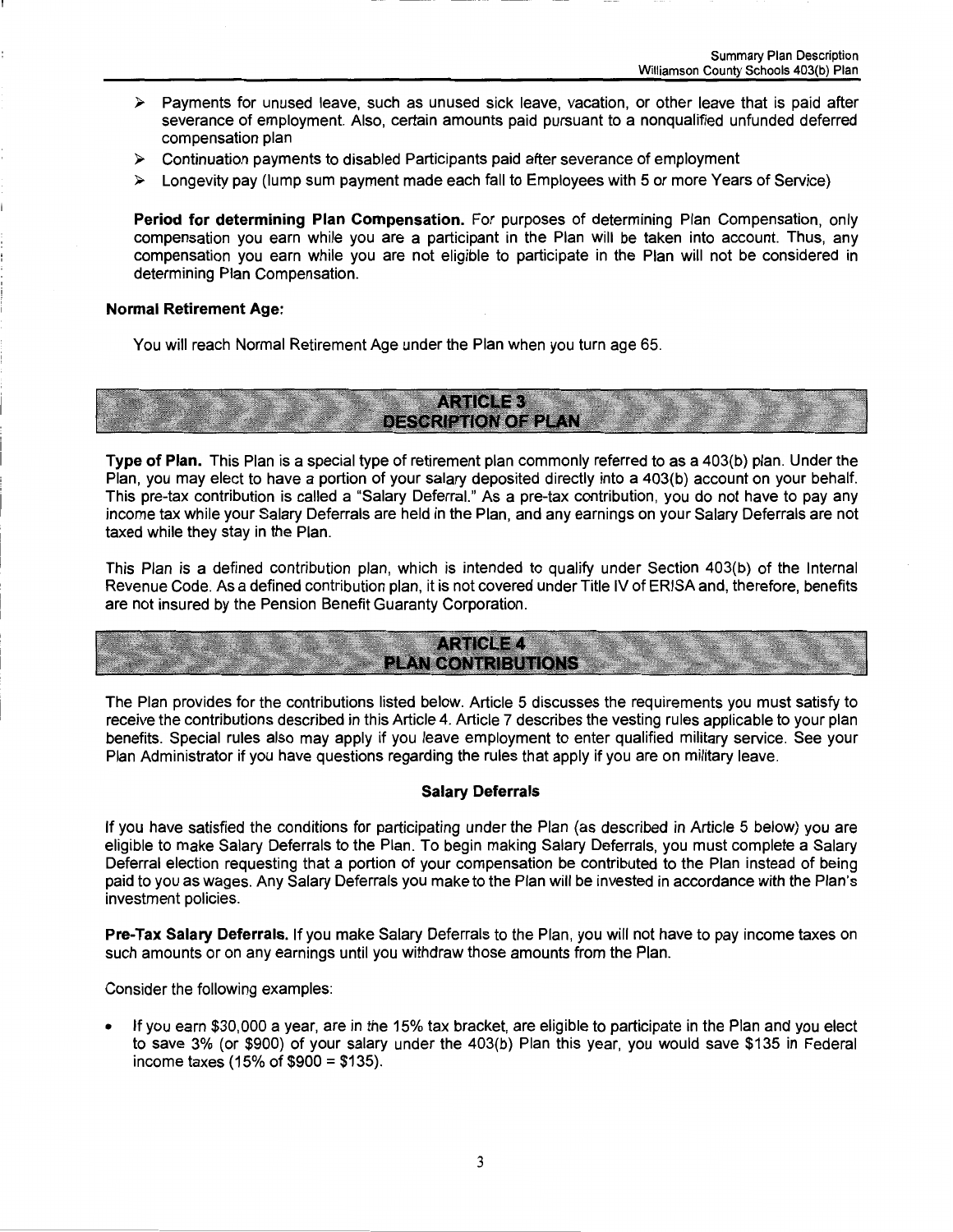- If you earn \$30,000 a year, are in the 15% tax bracket, are eligible to participate in the Plan, and you elect to save 5% (or \$1 ,500) of your salary under the 403(b) Plan this year, you would save \$225 in Federal income taxes (15% of \$1,500 = \$225).
- If you earn \$30,000 a year, are in the 15% tax bracket, are eligible to participate in the Plan and you elect to save 8% (or \$2,400) of your salary under the 403(b) Plan this year, you would save \$360 in Federal income taxes (15% of \$2,400 = \$360).

As you can see, the more you are able to put away in the Plan and the higher your tax bracket, the greater your tax savings will be. In addition, if the amount of your Salary Deferrals grows due to investment earnings, you will not have to pay any Federal income taxes on those earnings until such time as you withdraw those amounts from the Plan.

**Salary Deferral election.** You may not begin making Salary Deferrals under the Plan until you enter into a Salary Deferral election designating how much you wish to defer under the Plan.

**Change of election.** You can increase or decrease the amount of your Salary Deferrals as of a designated election date. For this purpose, the designated election date(s) for changing or modifying your Salary Deferral election will be set forth under the Salary Deferral election or other written procedures describing the time period for changing Salary Deferral elections. If the available election date(s) change, you will be notified in writing of any such change. You always will be able to change or modify your Salary Deferral election at least once per year. Generally, you may revoke an existing Salary Deferral election and stop making Salary Deferrals at any time. Any change you make to a Salary Deferral election will become effective as of the next designated election date, and will remain in effect until modified or canceled during a subsequent election period.

#### **Rollover Contributions**

If you have an account balance in another qualified retirement plan or an IRA, you may move those amounts into this Plan, without incurring any tax liability, by means of a "rollover" contribution. You may not rollover Roth contributions from another qualified plan to this Plan since Roth contributions are not permitted under this Plan. Rollovers are not permitted from a Roth IRA. You are always 100% vested in any amounts you contribute to the Plan as a rollover from another qualified plan or IRA. This means that you will always be entitled to all amounts in your rollover account. Rollover contributions will be affected by any investment gains or losses under the Plan.

You may accomplish a rollover in one of two ways. You may ask your prior plan administrator or trustee to directly rollover to this Plan all or a portion of any amount which you are entitled to receive as a distribution from your prior plan. Alternatively, if you receive a distribution from your prior plan, you may elect to deposit into this plan any amount eligible for rollover within 60 days of your receipt of the distribution. Any rollover to the Plan will be credited to your Rollover Contribution Account. See Article 8 below for a description of the distribution provisions applicable to rollover contributions.

Generally, the Plan will accept a rollover contribution from another qualified retirement plan or IRA. The Plan Administrator may adopt separate procedures limiting the type of rollover contributions it will accept. For example, the Plan Administrator may impose restrictions on the acceptance of after-tax contributions or Salary Deferrals (including Roth Deferrals) or may restrict rollovers from particular types of plans. In addition, the Plan Administrator may, in its discretion, accept rollover contributions from Employees who are not currently participants in the Plan. You also must be a current Employee to make a Rollover Contribution to the Plan. Any procedures affecting the ability to make Rollover Contributions to the Plan will not be applied in a discriminatory manner.

If you have questions about whether you can rollover a prior plan distribution, please contact the Plan Administrator or other designated Plan representative.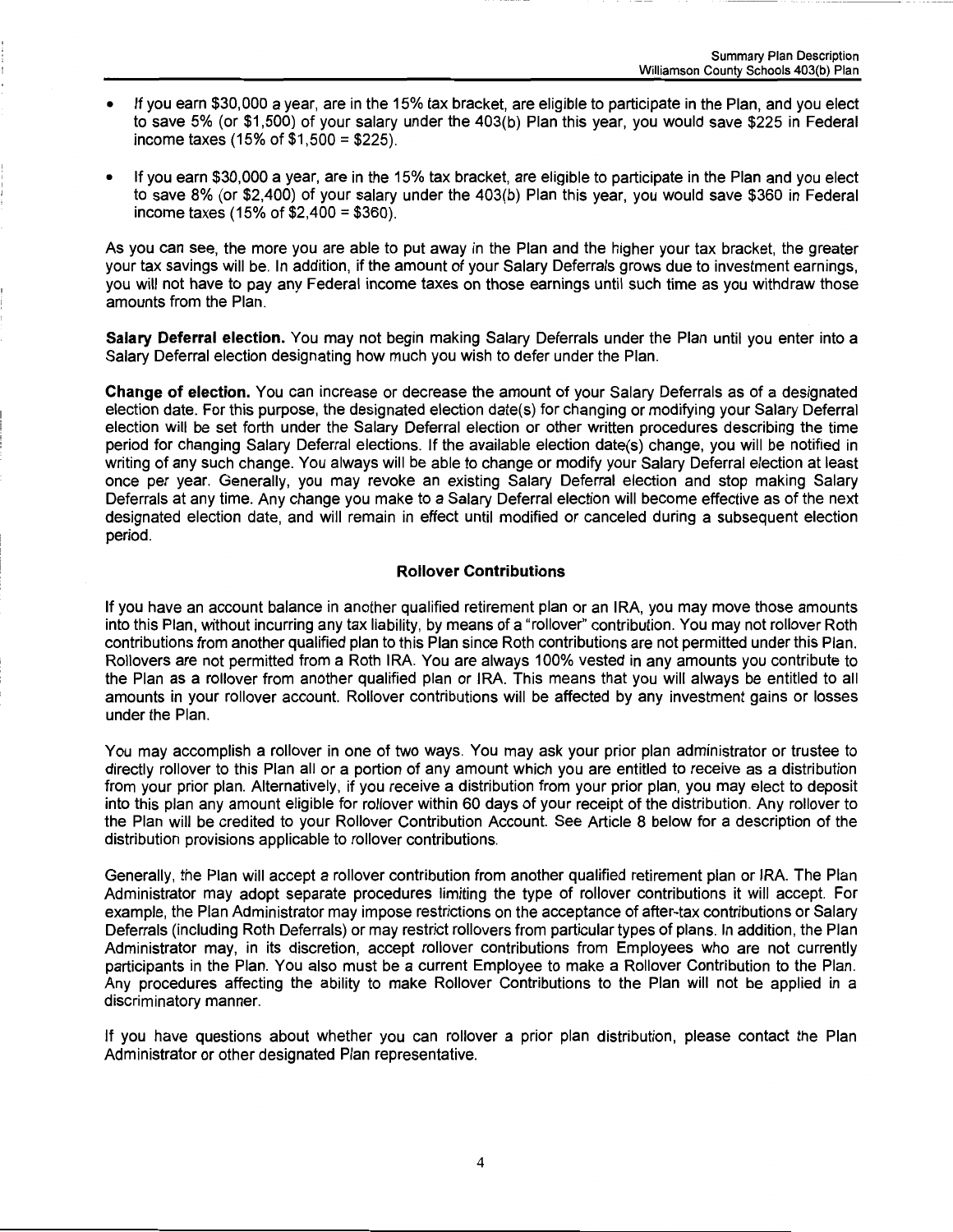## **ARTICLE 5 ELIGIBILITY REQUIREMENTS**

This Article sets forth the requirements you must satisfy to participate under the Plan. To qualify as a participant under the Plan, you must:

- be an Eligible Employee
- satisfy the Plan's minimum age and service conditions and
- satisfy any allocation conditions required under the Plan.

#### **Eligible Employee**

To participate under the Plan, you must be an Eligible Employee. For this purpose, you are considered an Eligible Employee if you are an employee of Williamson County Schools, provided you are not otherwise excluded from the Plan.

**Excluded Employees.** For purposes of determining whether you are an Eligible Employee, the Plan excludes from participation certain designated employees. If you fall under any of the excluded employee categories, you will not be eligible to participate under the Plan (until such time as you no longer fall into an excluded employee category). [See below for a discussion of your rights upon changing to or from an excluded employee classification.]

The following categories of employees are not eligible to participate in the Plan:

 $\triangleright$  Certain student employees

**Special rules.** The definition of Eligible Employee is effective as follows: Effective 7-1-2019, Employees whose contribution would be \$200 or less are eligible to make Salary Deferrals under the Plan.

#### **Minimum Age and Service Requirements**

If you are an Eligible Employee, you may begin to make Salary Deferrals into the Plan as soon as administratively possible after your date of hire. There are no minimum age or service requirements to make Salary Deferrals.

**Crediting eligibility service.** In determining whether you satisfy any minimum age or service conditions under the Plan, all service you perform during the year is counted. In addition, if you go on a maternity or paternity leave of absence (including a leave of absence under the Family Medical Leave Act) or a military leave of absence, you may receive credit for service during your period of absence for certain purposes under the Plan. You should contact the Plan Administrator to determine the effect of a maternity/paternity or military leave of absence on your eligibility to participate under the Plan.

**Eligibility upon rehire or change in employment status.** If you terminate employment after satisfying the minimum age and service requirements under the Plan and you are subsequently rehired as an Eligible Employee, you will enter the Plan on the later of your rehire date or your Entry Date. If you terminate employment prior to satisfying the minimum age and service requirements, and you are subsequently rehired, you will have to re-satisfy the eligibility requirements in order to participate under the Plan.

If you are not an Eligible Employee on your Entry Date, but you subsequently change status to an eligible class of Employee, you will be eligible to enter the Plan immediately (provided you have already satisfied the minimum age and service requirements). If you are an Eligible Employee and subsequently become ineligible to participate in the Plan, all contributions under the Plan will cease as of the date you become ineligible to participate. However, all service earned while you are employed, including service earned while you are ineligible, will be counted when calculating your vested percentage in your account balance.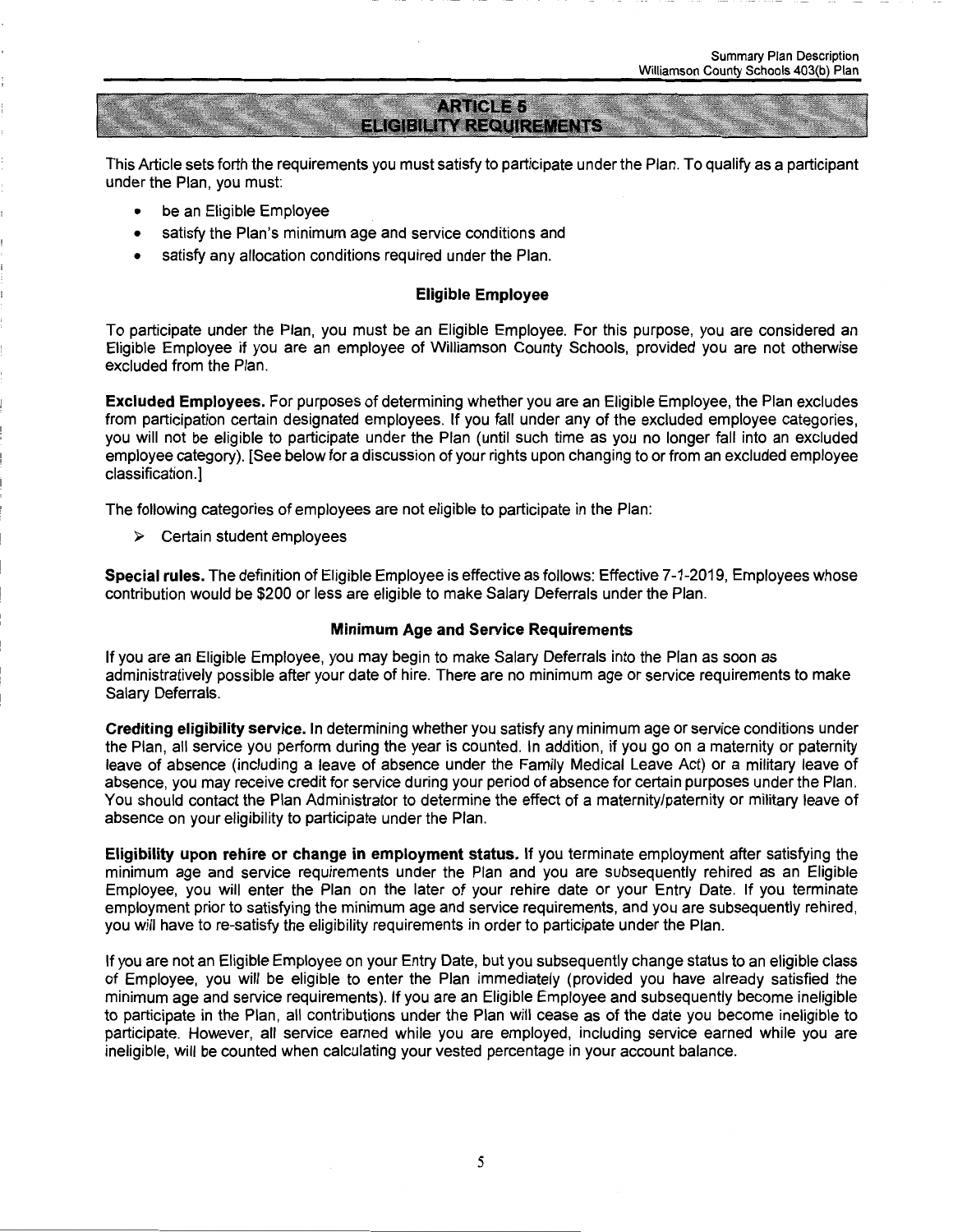#### **Allocation Conditions**

If you are an Eligible Employee and have satisfied the minimum age and service requirements described above, you are entitled to share in the contributions described in Article 4, provided you satisfy the allocation conditions described below.

**Salary Deferrals.** You do not need to satisfy any additional allocation conditions to make Salary Deferrals under the Plan. If you satisfy the eligibility conditions described above, you will be eligible to make Salary Deferrals, regardless of how many hours you work during the year or whether you terminate employment during the year. However, you may not continue to make Salary Deferrals after you terminate employment.

# **ARTICLE 6 LIMIT ON CONTRIBUTIONS**

The IRS imposes limits on the amount of contributions you may receive under this Plan, as described below.

**IRS limits on Salary Deferrals.** The IRS imposes limits on the amount you can contribute as Salary Deferrals during a calendar year. For 2018, the maximum deferral limit is \$18,500. For 2019, the maximum deferral limit is \$19,000. For years after 2019, the maximum deferral limit may be adjusted for cost-of-living each year. The Plan Administrator will provide you with information regarding the adjusted deferral limits beginning after 2019. In addition, if you are at least age 50 by December 31 of the calendar year, you also may make a special catchup contribution in addition to the maximum deferral limit described above. For 2018 and 2019, the catch-up contribution limit is \$6,000. For years after 2019, the catch-up contribution limit may be adjusted for cost-of living each year. The Plan Administrator will provide you with information concerning the catch-up contribution limit for years after 2019.

Example. If you are at least age 50 by December 31, 2019, the maximum Salary Deferral you may make for the 2019 calendar year would be \$25,000 [i.e., \$19,000 maximum deferral limit plus \$6,000 catch-up contribution limit].

In addition, if you have at least 15 years of service, you may be entitled to make a special catch-up contribution based on how much you have deferred in prior years. This special catch-up contribution is only available for employees of certain educational organizations, hospitals, health and welfare service agencies, or churchrelated organizations. Please contact your Plan representative if you have any questions about this special catch-up contribution.

The IRS deferral limit applies to all Salary Deferrals you make in a given calendar year to this Plan or any other cash or deferred arrangement (including a cash or deferred arrangement maintained by an unrelated employer). For this purpose, cash or deferred arrangements include 401(k) plans, 403(b) plans, simplified employee pension (SEP) plans or SIMPLE plans. (Note: If you participate in both this Plan and a 457 eligible deferred compensation plan, special limits may apply under the 457 plan. You should contact the Plan Administrator of the 457 plan to find out how participation in this Plan may affect your limits under the 457 plan.)

If you make Salary Deferrals for a given year in excess of the deferral limit described above under this Plan or another plan maintained by the Employer (or any other employer maintaining this Plan), the Plan Administrator will automatically return the excess amount and associated earnings to you by April 15. If you make Salary Deferrals for a given year in excess of the deferral limit described above because you made Salary Deferrals under this Plan and a plan of an unrelated employer not maintaining this Plan, you must ask one of the plans to refund the excess amount to you. If you wish to take a refund from this Plan, you must notify the Plan Administrator, in writing, by March 1 of the next calendar year so the excess amount and related earnings may be refunded by April 15. The excess amount is taxable for the year in which you made the excess deferral. If you fail to request a refund, you will be subject to taxation in two separate years: once in the year of deferral and again in the year the excess amount is actually paid to you.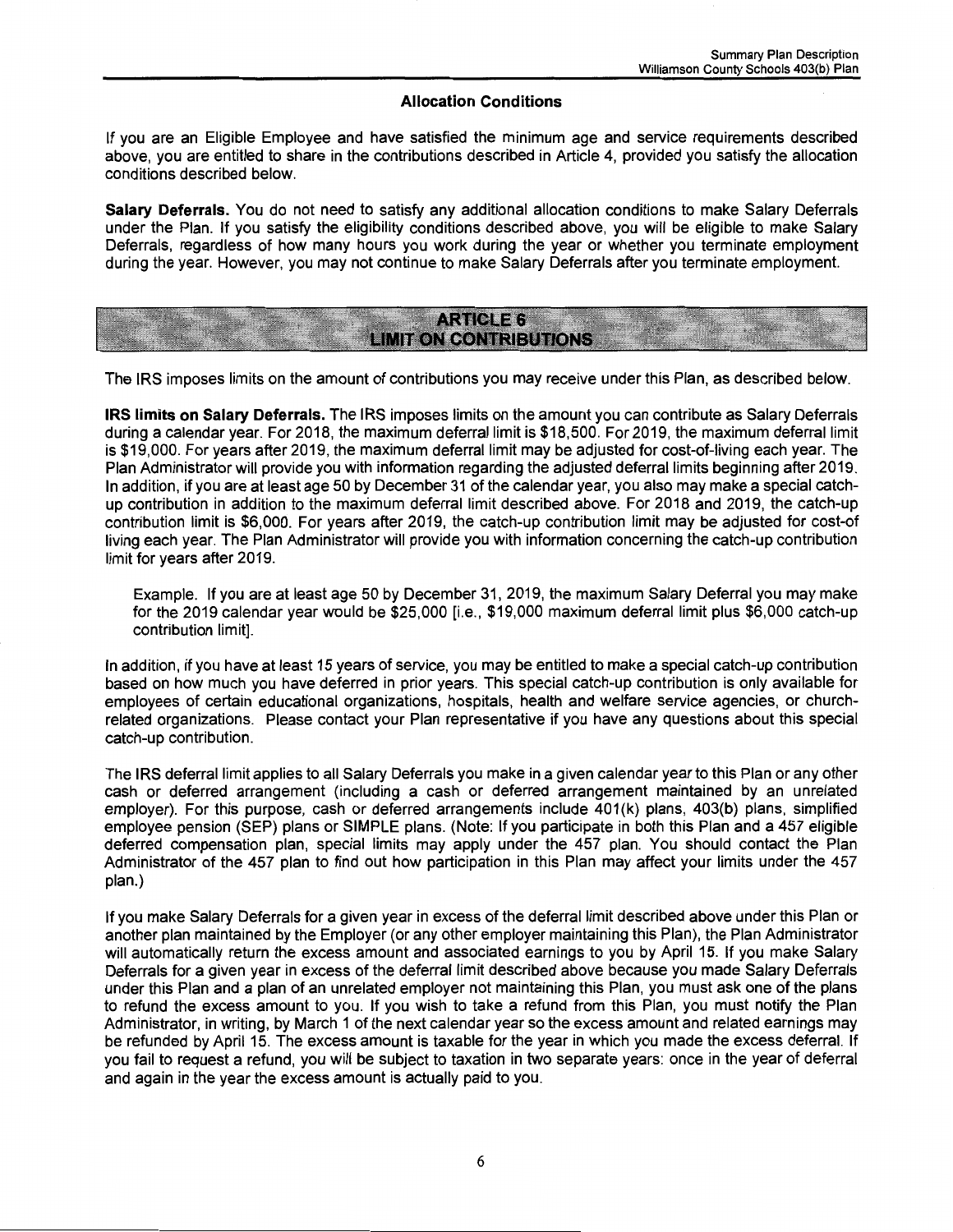**IRS limit on total contributions under the Plan.** The IRS imposes a maximum limit on the total amount of contributions you may receive under this Plan. This limit applies to all contributions we make on your behalf, all contributions you contribute to the Plan, and any forfeitures allocated to any of your accounts during the year. Under this limit, the total of all contributions under the Plan cannot exceed a specific dollar amount or 100% of your annual compensation, whichever is less. For 2018, the specific dollar limit is \$55,000. For 2019, the specific dollar limit is \$56,000. (For years after 2019, this amount may be increased for inflation.) For purposes of applying the 100% of compensation limit, your annual compensation includes all taxable compensation, increased for any Salary Deferrals you may make to this 403(b) plan and any pre-tax contributions you may make to any other plan we may maintain, such as a cafeteria health plan.

**Example:** Suppose in 2019 you earn compensation of \$45,000 (after reduction for pre-tax 403(b) plan contributions of \$5,000). Your compensation for purposes of the overall contribution limit is \$50,000 (\$45,000 + \$5,000 of pre-tax deferrals). The maximum amount of contributions you may receive under the Plan for 2019 is \$50,000 (the lesser of \$56,000 or 100% of \$50,000).

#### **ARTICLE 7 DETERMINATION OF VESTED BENEFIT**

**Vested account balance.** When you take a distribution of your benefits under the Plan, you are only entitled to withdraw your vested account balance. For this purpose, your vested account balance is the amount held under the Plan on your behalf for which you have earned an ownership interest. You earn an ownership interest in your Plan benefits if you have earned enough service with us to become vested based on the Plan's vesting schedule. If you terminate employment before you become fully vested in any of your Plan benefits, those nonvested amounts may be forfeited. (See below for a discussion of the forfeiture rules that apply if you terminate with a non-vested benefit under the Plan.)

The following describes the vesting schedule applicable to contributions under the Plan.

- **Salary Deferrals.** You are always 100% vested in your Salary Deferrals. In other words, you have complete ownership rights to your Salary Deferrals under the Plan.
- **Other contributions.** In addition, certain special contributions that are made to the Plan on your behalf will always be 100% vested. If any of these special contributions are made to the Plan, you will always have an immediate ownership interest in such contributions. Examples of special contributions that may be made to the Plan include:
	- > Rollover Contributions

**Protection of vested benefit.** Once you are vested in your benefits under the Plan, you have an ownership right to those amounts. While you may not be able to immediately withdraw your vested benefits from the Plan due to the distribution restrictions described under Article 8 below, you generally will never lose your right to those vested amounts. However, it is possible that your benefits under the Plan will decrease as a result of investment losses. If your benefits decrease because of investment losses, you will only be entitled to the vested amount in your account at the time of distribution

## **ARTICLE 8 PLAN DISTRIBUTIONS**

The Plan contains detailed rules regarding when you can receive a distribution of your benefits from the Plan. As discussed in Article 7 above, if you qualify for a Plan distribution, you will only receive your vested benefits. This Article 8 describes when you may request a distribution and the tax effects of such a distribution.

#### **Participant and Spousal Consent for Distributions.**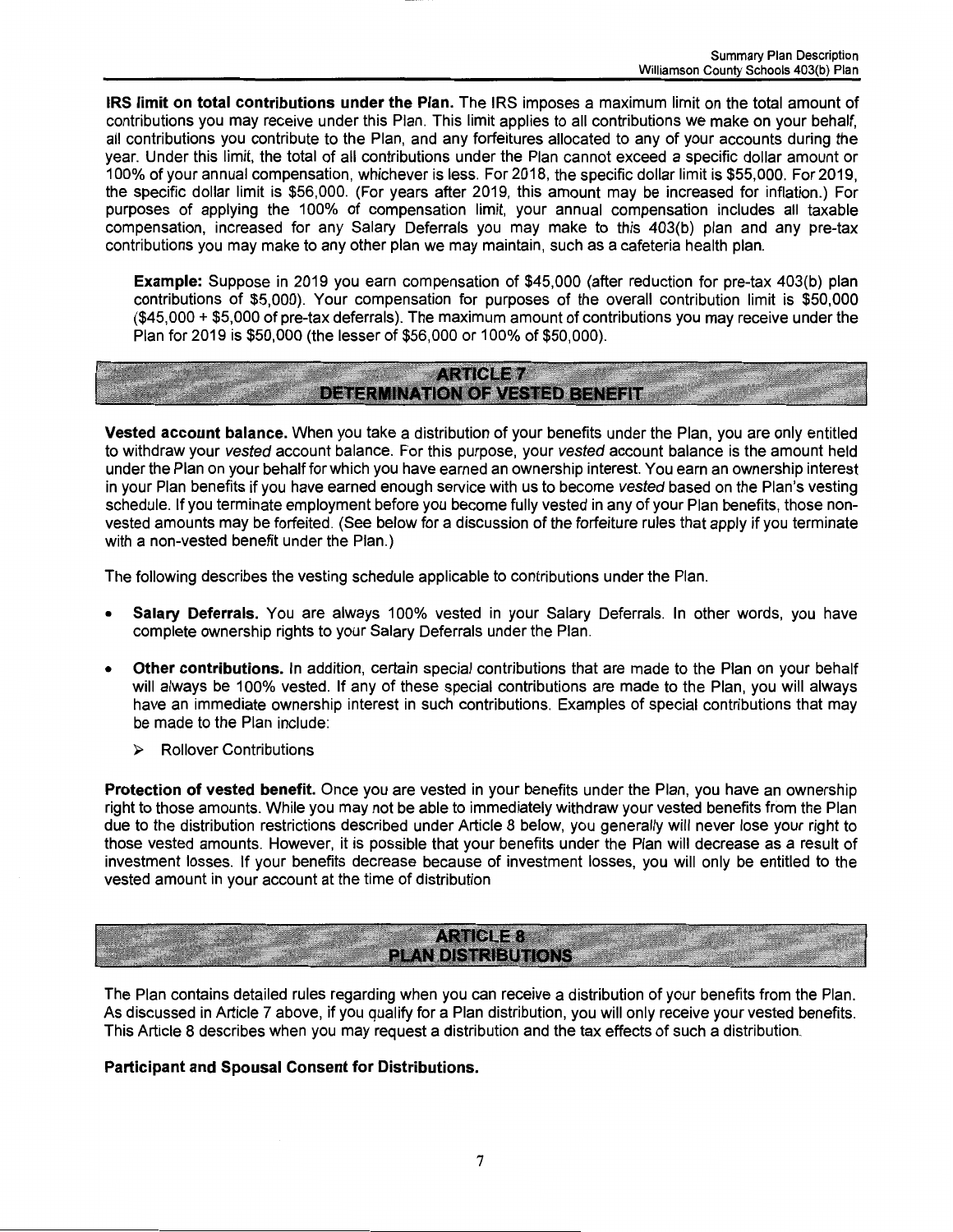- If your total vested account balance is \$1,000 or less, your total vested account balance will be distributed to you in a lump sum, even if you do not consent to a distribution. If you receive a distribution of your vested benefits when you are partially-vested in your Plan benefits, your non-vested benefits will be forfeited.
- Your spouse's consent will not be required to receive a distribution or to name an alternative beneficiary.
- The following special rules apply: Notwithstanding the above, Rollover Contributions are included in determining whether a Participant's vested Account Balance exceeds the Involuntary Cash-Out Distribution threshold.

**Distribution upon termination of employment.** When you terminate employment, you may be entitled to a distribution from the Plan. The availability of a distribution will depend on the amount of your vested account balance.

• **Vested account balance in excess of \$5,000.** If your total vested account balance exceeds \$5,000 as of the distribution date, you may receive a distribution from the Plan as soon as administratively feasible following your termination of employment. If you do not consent to a distribution of your vested account balance, your balance will remain in the Plan. If you receive a distribution of your vested benefits when you are only partially-vested in your Plan benefits, your non-vested benefits will be forfeited.

You may elect to take your distribution in any of the following forms. Prior to receiving a distribution from the Plan, you will receive a distribution package that will describe the distribution options that are available to you. If you have any questions regarding your distribution options under the Plan, please contact the Plan Administrator.

- **Lump sum.** You may elect to take a distribution of your entire vested account balance in a lump sum. In addition, if permitted by the Plan Administrator, you may take a partial distribution of a portion of your vested account upon termination of employment. If you take a lump sum distribution, you may elect to rollover all (or any portion) of your distribution to an IRA or to another qualified plan. See the Special Tax Notice, which you may obtain from the Plan Administrator, for more information regarding your ability to rollover your plan distribution.
- > **Installment payments.** You may elect to receive a distribution in the form of a series of installment payments. If you elect distribution in the form of installments, your vested benefit will be paid out in equal annual installments over a set number of years. If the installment period is 10 years or greater, you may not rollover any of the installment payments into an IRA or into another qualified plan. The Plan Administrator will provide you with forms necessary to elect an installment distribution under the Plan.
- > **Annuity payments.** You also may elect to receive a distribution in the form of an annuity. If you elect to receive a distribution in the form of an annuity, the Plan Administrator will use your vested benefit to purchase an annuity that will pay you over a designated period not to exceed your life or life expectancy (and the life or life expectancy of a designated beneficiary). Special rules apply when distributions are made in the form of an annuity. You (and your spouse, if you are married) should contact the Plan Administrator to make sure you understand your rights with respect to the selection of an annuity form of distribution under the Plan.
- > **Special distribution provisions.** In applying the distribution provisions under the Plan, the following special rules apply: A Participant may not take a partial lump sum distribution of less than \$1,000.
- **Vested account balance of \$5,000 or less.** If your total vested account balance under the Plan is \$5,000 or less as of the distribution date, you will be eligible to receive a distribution of your entire vested account balance in a lump sum as soon as administratively feasible following your termination of employment. If you receive a distribution of your vested benefits when you are partially-vested in your Plan benefits, your non-vested benefits will be forfeited.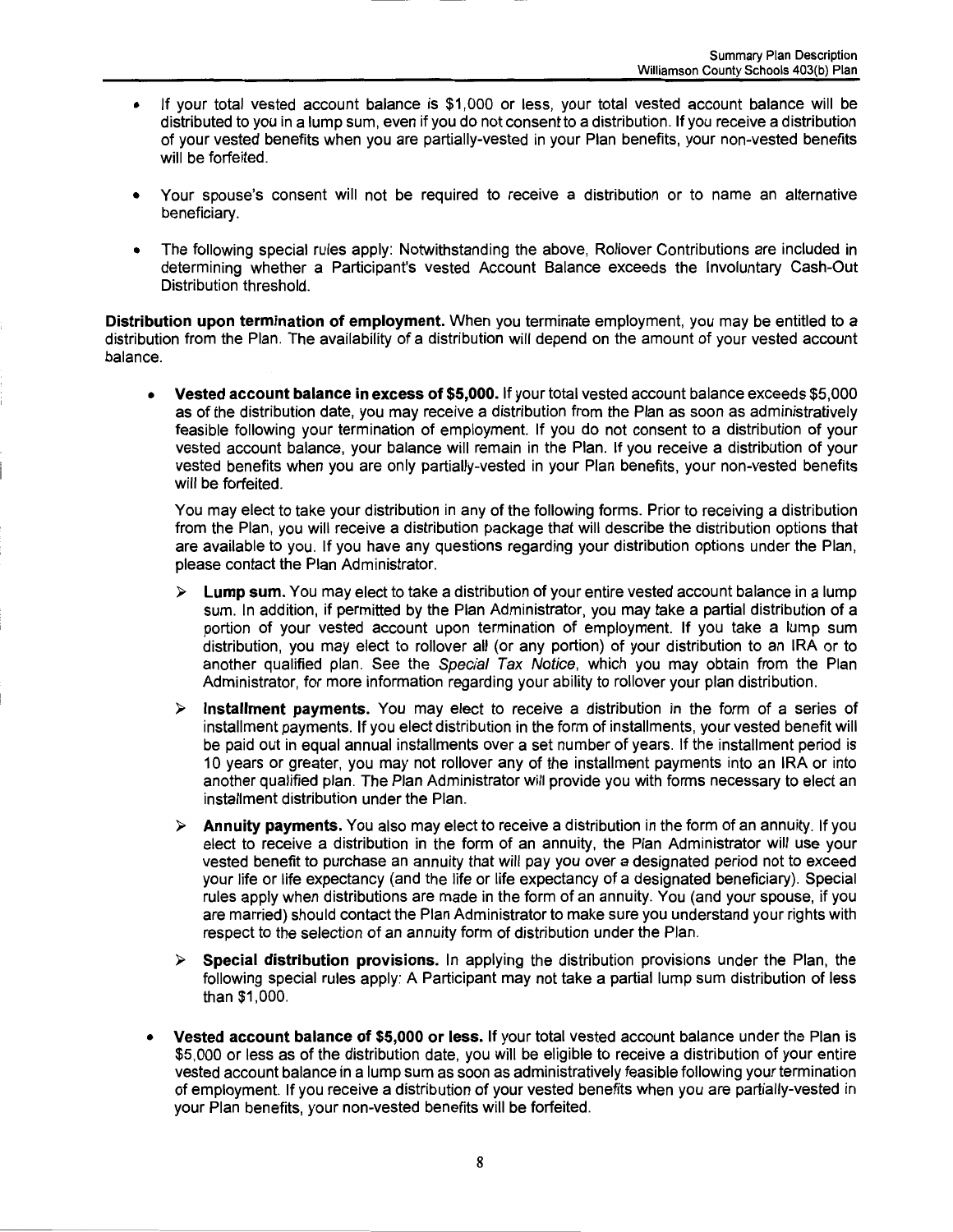You may elect to receive your distribution in cash or you may elect to rollover your distribution to an IRA or to another qualified plan.

**In-service distributions.** You may withdraw vested amounts from the Plan while you are still employed with us, but only if you satisfy the Plan's requirements for in-service distributions. Under the Plan, you may take an in-service distribution upon any of the following events:

- *);>* You are at least age 59 1/2 at the time of the distribution.
- *);>* You have incurred a hardship, as described below.
- *);>* You are in certain qualified active military duty. This distribution option only applies to your Salary Deferrals under the Plan. Please contact your Plan Administrator if you have any questions regarding the available of a distribution under this provision.

No in-service distribution of Salary Deferrals may be made prior to age 59% (other than a distribution on account of hardship). Thus, regardless of any in-service distribution provisions under the Plan, you may not request an in-service distribution of amounts attributable to your Salary Deferrals under the Plan prior to attaining age 59% (other than a distribution on account of hardship).

However, you may withdraw amounts attributable to Rollover Contributions at any time.

**Hardship distribution.** To receive a distribution on account of hardship, you must demonstrate one of the following hardship events.

- (1) You need the distribution to pay unpaid medical expenses for yourself, your spouse or any dependent.
- (2) You need the distribution to pay for the purchase of your principal residence. You must use the hardship distribution for the purchase of your principal residence. You may not receive a hardship distribution solely to make mortgage payments.
- (3) You need the distribution to pay tuition and related educational fees (including room and board) for the post-secondary education of yourself, your spouse, your children, or other dependent. You may take a hardship distribution to cover up to 12 months of tuition and related fees.
- (4) You need the distribution to prevent your eviction or to prevent foreclosure on your mortgage. The eviction or foreclosure must be related to your principal residence.
- (5) You need the distribution to pay funeral or burial expenses for your deceased parent, spouse, child or dependent.
- (6) You need the distribution to pay expenses to repair damage to your principal residence (provided the expenses would qualify for a casualty loss deduction on your tax return, without regard to 10% adjusted gross income limit).

Before you may receive a hardship distribution, you must provide the Plan Administrator with sufficient documentation to demonstrate the existence of one of the above hardship events. The Plan Administrator will provide you with information regarding the documentation it deems necessary to sufficiently document the existence of a proper hardship event.

In addition, if you have other distributions or loans available under this Plan (or any other plan we may maintain) you must take such distributions or loans before requesting a hardship distribution. Upon receiving a hardship distribution, you will be suspended from making any further Salary Deferrals for six months following the receipt of your hardship distribution.

You may not receive a hardship distribution of more than you need to satisfy your hardship. In calculating your maximum hardship distribution, you may include any amounts necessary to pay federal, state or local income taxes or penalties reasonably anticipated to result from the distribution. See the Plan Administrator for more information regarding the maximum amount you may take from the Plan as a hardship distribution and the total amount you have available for a hardship distribution. The Plan Administrator will provide you with the appropriate forms for requesting a hardship distribution.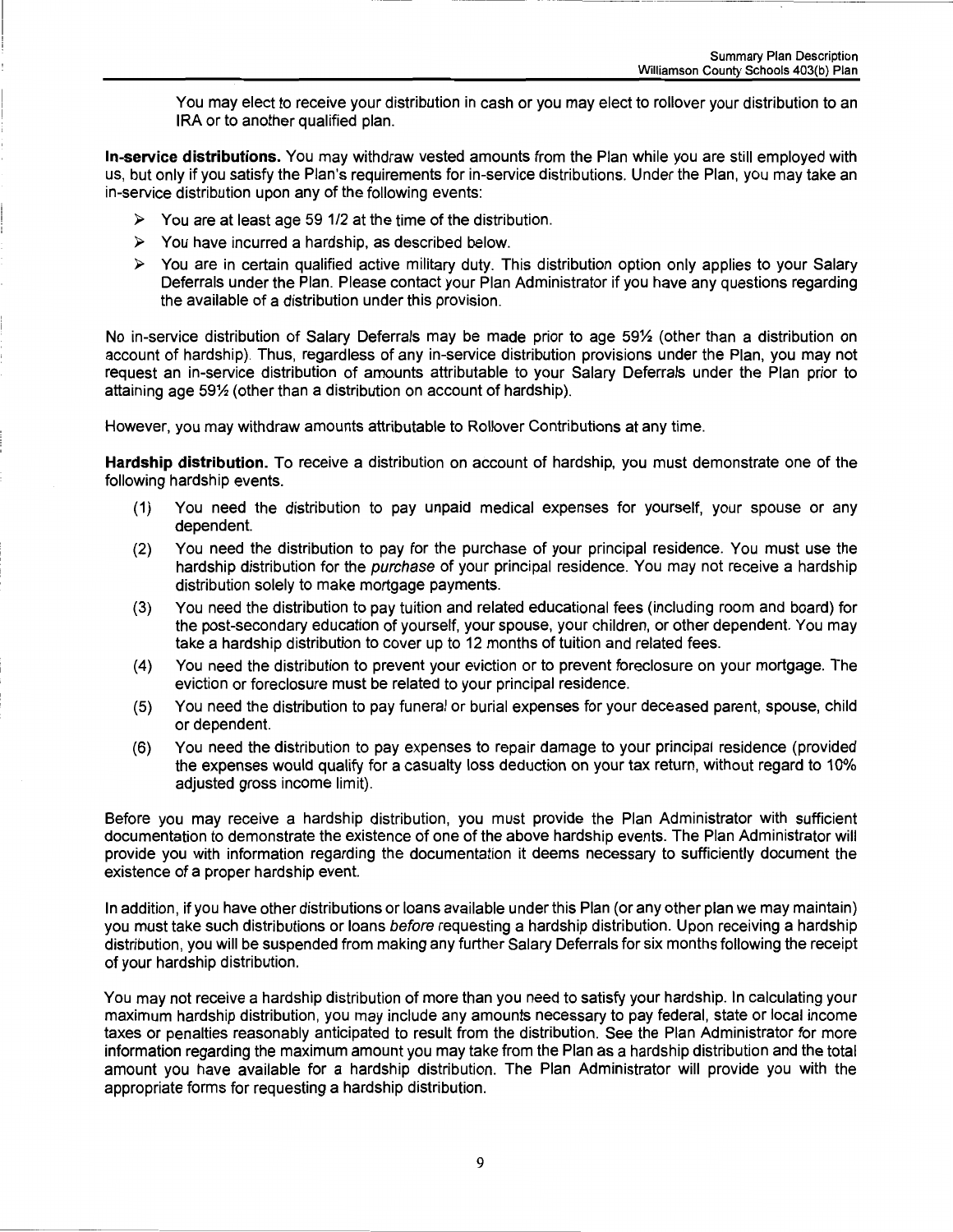**Required distributions.** If you have not begun taking distributions before you attain your Required Beginning Date, the Plan generally must commence distributions to you as of such date. For this purpose, your Required Beginning Date generally is April 1 following the end of the calendar year in which you attain age 70% or terminate employment, whichever is later. (For 5% owners, the Required Beginning Date is April 1 following the calendar year in which you attain age  $70\frac{1}{2}$ , even if you are still employed.)

Once you attain your Required Beginning Date, the Plan Administrator will commence distributions to you as required under the Plan. The Plan Administrator will inform you of the amount you are required to receive once you attain your Required Beginning Date.

**Distribution upon disability.** If you should terminate employment because you are disabled, you will be eligible to receive a distribution of your vested account balance under the Plan's normal distribution rules. You will be considered to be disabled for purposes of applying the Plan's distribution rules if you are unable to engage in any substantial gainful activity by reason of a medically determinable physical or mental impairment that can be expected to result in death or which has lasted or can be expected to last for a continuous period of not less than 12 months. The Plan Administrator may establish reasonable procedures for determining whether you are disabled for purposes of applying the distribution provisions of the Plan.

**Distributions upon death.** If you should die before taking a distribution of your entire vested account balance, your remaining benefit will be distributed to your beneficiary or beneficiaries, as designated on the appropriate designated beneficiary election form. You may request a designated beneficiary election form from the Plan Administrator.

If you are married, your spouse generally is treated as your beneficiary, unless you and your spouse properly designate an alternative beneficiary to receive your benefits under the Plan. The Plan Administrator will provide you with information concerning the availability of death benefits under the Plan and your rights (and your spouse's rights) to designate an alternative beneficiary for such death benefits. For purposes of determining your beneficiary to receive death distributions under the Plan, any designation of your spouse as beneficiary is automatically revoked upon a formal divorce decree unless you re-execute a new beneficiary designation form or enter into a valid Qualified Domestic Relations Order (QDRO).

**Default beneficiaries.** If you do not designate a beneficiary to receive your benefits upon death, your benefits will be distributed first to your spouse. If you have no spouse at the time of death, your benefits will be distributed equally to your children. If you have no children at the time of your death, your benefits will be distributed to your estate.

**Taxation of distributions.** Generally, you must include any Plan distribution in your taxable income in the year you receive the distribution. More detailed information on tax treatment of Plan distributions is contained in the "Special Tax Notice" which you may obtain from the Plan Administrator.

**Distributions before age 59%.** If you receive a distribution before age 59%, you generally will be subject to a 10% penalty tax in addition to regular income taxation on the amount of the distribution that is subject to taxation. You may avoid the 10% penalty tax by rolling your distribution into another plan or IRA. Certain exceptions to the penalty tax may apply. For more information, please review the "Special Tax Notice," which may be obtained from the Plan Administrator.

**Rollovers and withholding.** You may "rollover" most Plan distributions to an IRA or another qualified plan and avoid current taxation. You may accomplish a rollover either directly or indirectly. In a direct rollover, you instruct the Plan Administrator that you wish to have your distribution deposited directly into another plan or an IRA. In an indirect rollover, the Plan Administrator actually makes the distribution to you and you may rollover that distribution to an IRA or another qualified plan within 60 days after you receive the Plan distribution.

If you are eligible to directly rollover a distribution but choose not to, the Plan Administrator must withhold 20% of the taxable distribution for federal income tax withholding purposes. The Plan Administrator will provide you with the appropriate forms for choosing a direct rollover. For more information, see the "Special Tax Notice," which may be obtained from the Plan Administrator.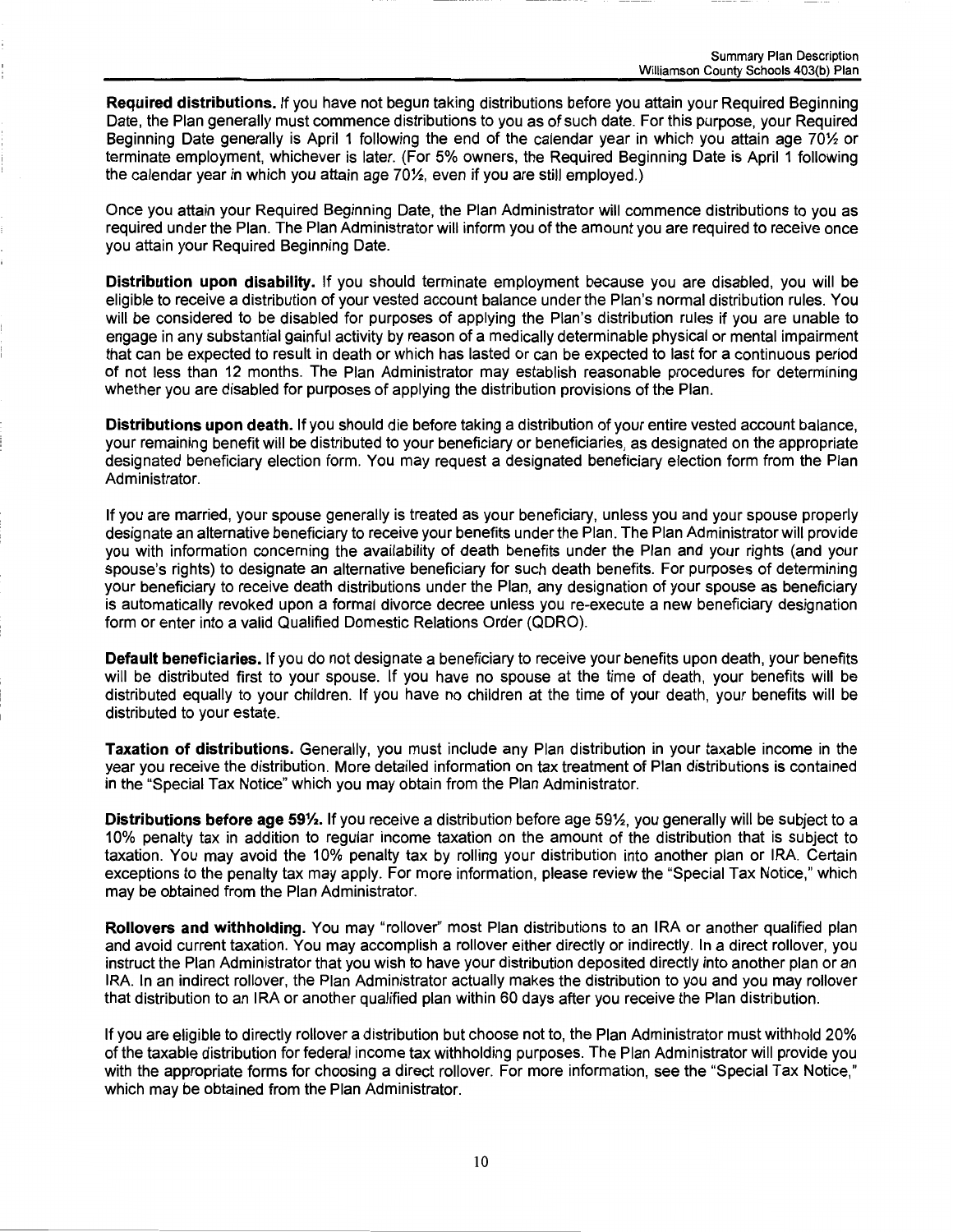Certain benefit payments are not eligible for rollover and therefore will not be subject to 20% mandatory withholding. The types of benefit payments that are not "eligible rollover distributions" include:

- annuities paid over your lifetime.
- installments payments for a period of at least ten (10) years,
- minimum required distributions at age 70%,
- hardship withdrawals, and
- certain "corrective" distributions.

**[Note:** All of the above distribution options may not be available under this Plan.]

**Non-assignment of benefits and Qualified Domestic Relations Orders (QDROs)** Your benefits cannot be sold, used as collateral for a loan, given away, or otherwise transferred, garnished, or attached by creditors, except as provided by law. However, if required by applicable state domestic relations law, certain court orders could require that part of your benefit be paid to someone else-your spouse or children, for example. This type of court order is known as a Qualified Domestic Relations Order (QDRO). As soon as you become aware of any court proceedings that might affect your Plan benefits, please contact the Plan Administrator. You may request a copy of the procedures concerning QDROs, including those procedures governing the qualification of a domestic relations order, without charge, from the Plan Administrator.

#### **ARTICLE 9** PLAN ADMINISTRATION AND INVESTMENTS

**Investment of Plan assets.** You have the right to direct the investment of Plan assets held under the Plan on your behalf, as provided under the applicable Investment Arrangement. The Plan Administrator or other authorized person will provide you with information on the amounts available for direction, the investment choices available to you, the frequency with which you can change your investment choices and other investment information. Periodically, you will receive a benefit statement that provides information on your account balance and your investment returns. If you have any questions about the investment of your Plan accounts, please contact the Plan Administrator or other Plan representative.

Although you have the opportunity to direct the investment of your benefits under the Plan, the Plan Administrator may decline to implement investment directives where it deems it is appropriate in fulfilling its role as a fiduciary under the Plan. The Plan Administrator may adopt rules and procedures to govern Participant investment elections and directions under the Plan.

**Valuation Date.** To determine your share of any gains or losses incurred as a result of the investment of Plan assets, the Plan is valued on a regular basis. For this purpose, the Plan is valued on a daily basis. Thus, you will receive an allocation of gains or losses under the Plan at the end of each business day during which the New York Stock Exchange is open.

**Plan fees.** There may be fees or expenses related to the administration of the Plan or associated with the investment of Plan assets that will affect the amount of your Plan benefits. Any fees related to the administration of the Plan or associated with the investment of Plan assets may be paid by the Plan or by the Employer. If the Employer does not pay Plan-related expenses, such fees or expenses will generally be allocated to the accounts of Participants either proportionally based on the value of account balances or as an equal dollar amount based on the number of participants in the Plan. If you direct the investment of your benefits under the Plan, you will be responsible for any investment-related fees incurred as a result of your investment decisions. Prior to making any investment, you should obtain and read all available information concerning that particular investment, including financial statements, prospectuses, and other available information.

In addition to general administration and investment fees that are charged to the Plan, you may be assessed fees directly associated with the administration of your account. For example, if you terminate employment, your account may be charged directly for the pro rata share of the Plan's administration expenses, regardless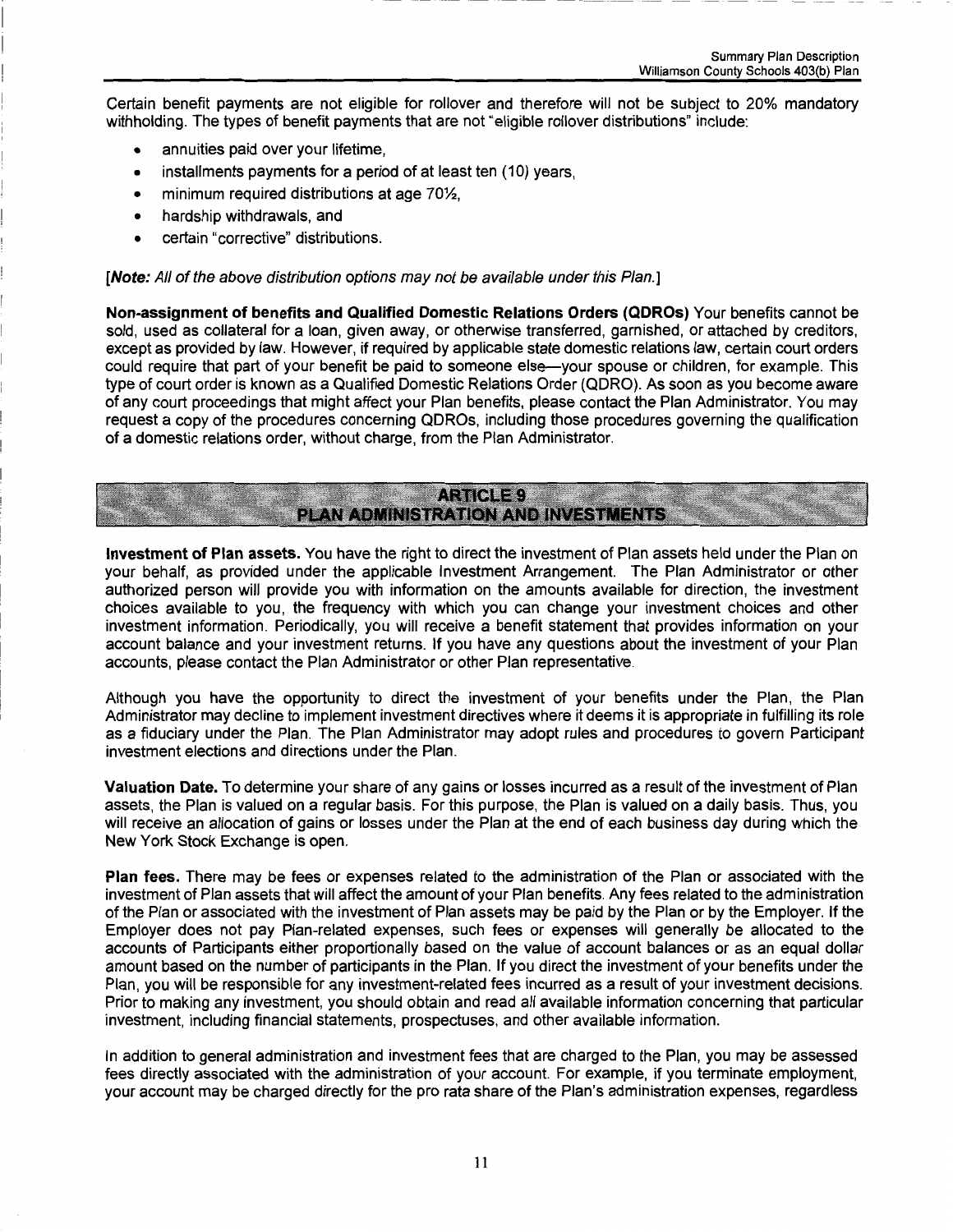of whether the Employer pays some of these expenses for current Employees. Other fees that may be charged directly against your account include:

- Fees related to the processing of distributions upon termination of employment.
- Fees related to the processing of in-service distributions {including hardship distributions).
- Fees related to the processing of required minimum distributions at age 70% (or termination of employment, if later).
- Charges related to processing of a Qualified Domestic Relation Order {QDRO) where a court requires that a portion of your benefits is payable to your ex-spouse or children as a result of a divorce decree.

If you are permitted to direct the investment of your benefits under the Plan, each year you will receive a separate notice describing the fees that may be charged under the Plan. In addition, you will also receive a separate notice describing any actual fees charged against your account. Please contact the Plan Administrator if you have any questions regarding the fees that may be charged against your account under the Plan.

**ARTICLE 10 PARTICIPANT LOANS** 

The Plan does not permit Participants to take a loan from the Plan. To access Plan assets, you must be eligible to receive a distribution from the Plan, as described in Article 8 above.

**ARTICLE 11** PLAN AMENDMENTS AND TERMINATION

**Plan amendments.** We have the authority to amend this Plan at any time. Any amendment, including the restatement of an existing Plan, may not decrease your vested benefit under the Plan, except to the extent permitted under the Internal Revenue Code, and may not reduce or eliminate any "protected benefits" {except as provided under the Internal Revenue Code or any regulation issued thereunder) determined immediately prior to the adoption or effective date of the amendment {whichever is later). However, we may amend the Plan to increase, decrease or eliminate benefits on a prospective basis.

**Plan termination.** Although we expect to maintain this Plan indefinitely, we have the ability to terminate the Plan at any time. For this purpose, termination includes a complete discontinuance of contributions under the Plan or a partial termination. If the Plan is terminated, all amounts credited to your account shall become 100% vested, regardless of the Plan's current vesting schedule. In the event of the termination of the Plan, you are entitled to a distribution of your entire vested benefit. Such distribution shall be made directly to you or, at your direction, may be transferred directly to another qualified retirement plan or IRA. If you do not consent to a distribution of your benefit upon termination of the Plan, the Plan Administrator will transfer your vested benefit directly to an IRA that we will establish for your benefit. Except as permitted by Internal Revenue Service regulations, the termination of the Plan shall not result in any reduction of protected benefits.

A partial termination may occur if either a Plan amendment or severance from service excludes a group of employees who were previously covered by this Plan. Whether a partial termination has occurred will depend on the facts and circumstances of each case. If a partial termination occurs, only those Participants who cease participation due to the partial termination will become 100% vested. The Plan Administrator will advise you if a partial termination occurs and how such partial termination affects you as a Participant.